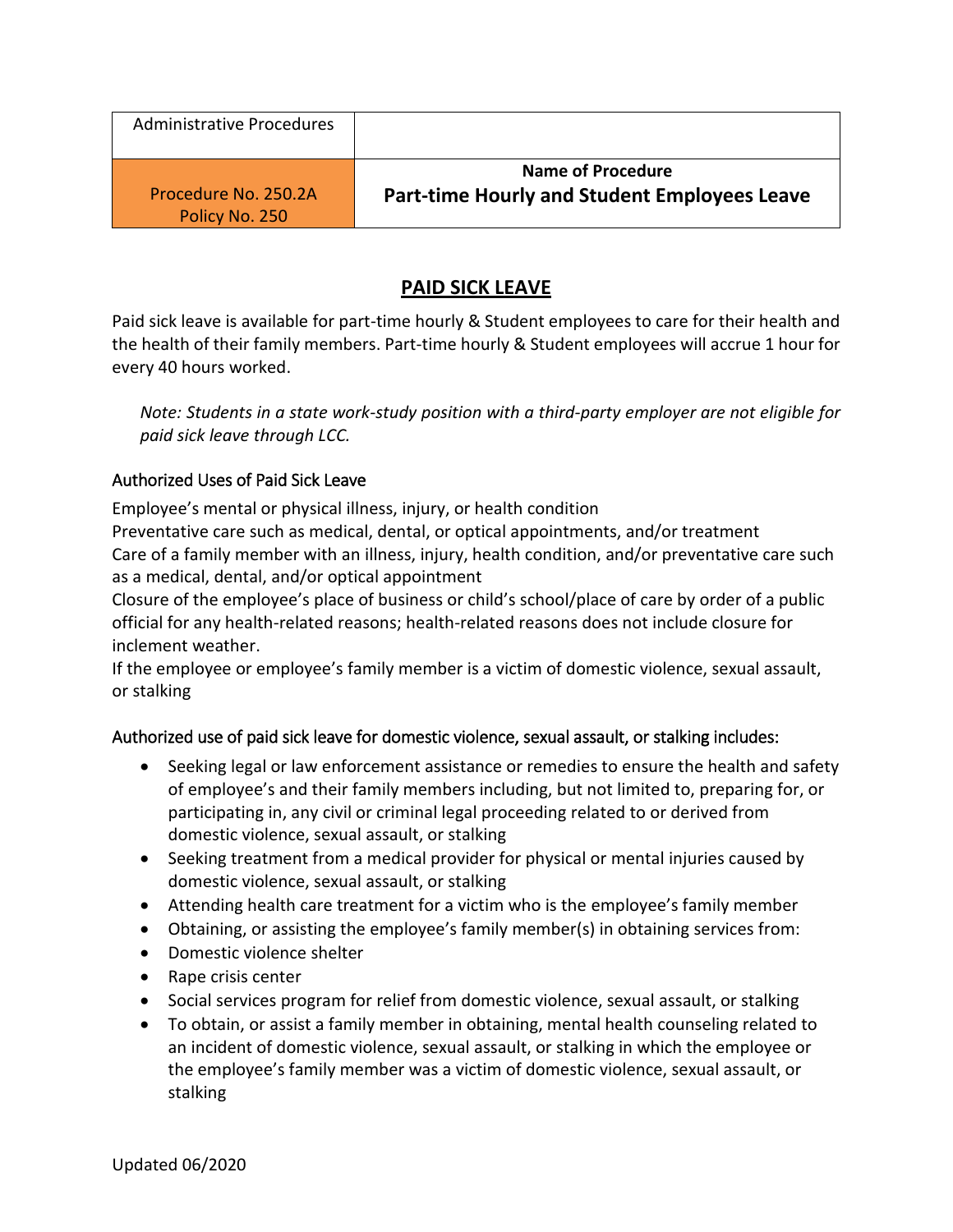- Participating, for the employee or for the employee's family member(s), in:
- Safety planning
- **•** Temporary or permanent relocation
- Other actions to increase the safety from future incidents of domestic violence, sexual assault, or stalking

#### Definition of Family Members

"Family member" is defined as a child or parent (including biological, adopted, foster, step, or legal guardian), a spouse, registered domestic partner, spouse's parent, grandparent, grandchild, or sibling.

#### Paid Sick Leave Accrual Year

For purposes of paid sick leave for part-time & student employees, Lower Columbia College's accrual year is January 1<sup>st</sup> to December 31<sup>st</sup>. Employees accrue paid sick leave at a rate of one (1) hour for every 40 hours worked. There is no cap on the number of paid sick leave hours that may be accrued in a year.

#### Carryover of Paid Sick Leave Hours

At the end of the accrual year, unused paid sick leave balances 40 hours or less will carry over to January of the following year.

#### Increments of Use & Accrual for Paid Sick Leave

Employees may use paid sick leave in increments of .25 of 1 hour (15 minutes). As mentioned above, employees will receive 1 hour for every 40 hours worked. However, employees will receive accruals in increments of .25 (15 minutes). For example, if a part-time employee works 75 hours in a month. They will accrue 1.75 hours of sick leave from hours worked that month. Accruals are available for use the first of the following month in which they are accrued.

#### Supervisor Notification

Part-time/Student employees are responsible for providing reasonable notice to the College as soon as the need for an absence becomes known. When the need for sick leave is foreseen, such as scheduled medical appointments, use of sick leave is subject to supervisor's approval.

For unforeseeable sick leave absences, employees must notify their supervisor no later than the start of their shift on the day on which the employee is scheduled to work, and each day after, unless there is mutual agreement to do otherwise. If an employee is in a position where relief replacement is necessary if they are absent, they will notify their supervisor at least two (2) hours prior to their scheduled time to report to work.

Failure to return to work upon the expiration of the communicated absence or failure to notify the supervisor, may be considered voluntary resignation.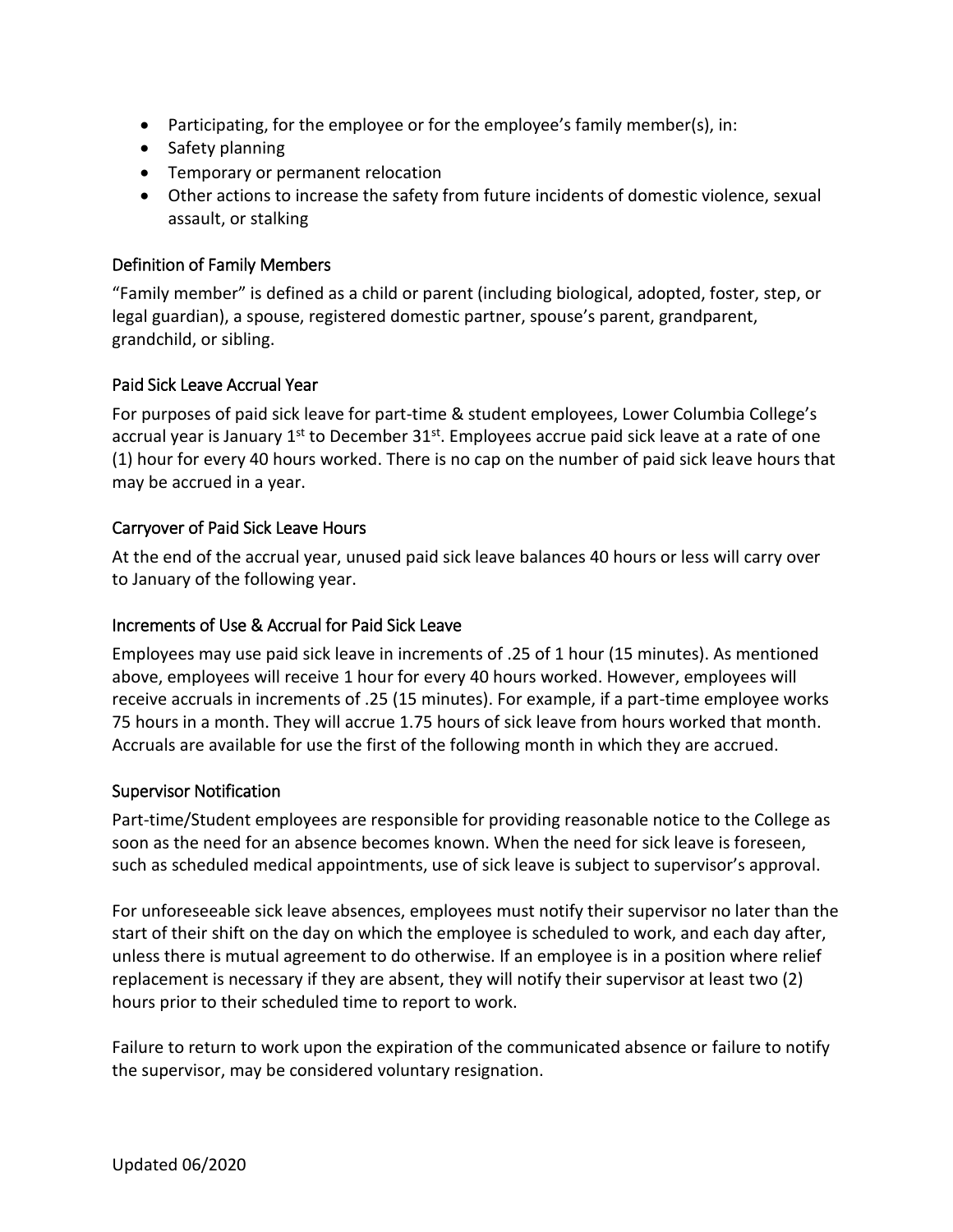#### Submitting Paid Sick Leave

Employees will submit paid sick leave absences in [ctcLink.](https://ptprd.ctclink.us/psp/ptprd/?cmd=login&languageCd=ENG&)

Sick leave will be available the following month in which it is accrued. In the event that the employee submits sick leave that they do not have available or that does not comply with this procedure, Human Resources or Payroll will notify the employee and/or supervisor and work towards a resolution.

#### Hour Limitations Still Apply

Part-time hourly employees must work 75 hours or less per month. The 75 hours includes any paid sick leave time submitted for that month.

Student employees (work study and student help) must adhere to the 19 hours per week (except during breaks in between quarters). The 19 hours per week includes any sick leave time submitted for that week.

Rate of Pay When Using Paid Sick Leave

- Paid sick leave hours will be compensated at an employee's regular rate of pay.
- Paid sick leave hours will *not* count towards the calculation of overtime or towards accruing additional sick time.

Here's an example:

- Rate of pay: \$15/hour
- Overtime of pay: \$22.50/hour

|             | Sunday  | Monday  | Tuesday | Wed.    | Thursday | Friday  | Saturday |
|-------------|---------|---------|---------|---------|----------|---------|----------|
| Hours       | 0       | 8       | 8       | 8       | 8        | 8       |          |
| Worked      |         |         |         |         |          |         |          |
| Paid Sick   |         |         |         |         |          |         | 8        |
| Leave       |         |         |         |         |          |         |          |
| hours       |         |         |         |         |          |         |          |
| Rate of Pay | \$15/hr | \$15/hr | \$15/hr | \$15/hr | \$15/hr  | \$15/hr | \$15/hr  |

# Verification for an Unreasonable Burden or Expense

HR may request medical verification for an absence that exceeds 3 days. Additionally, HR may require a fitness-for-duty, which is medical documentation from the employee's health care provider that states that the employee is able to return to work and perform the essential functions of their job with or without reasonable accommodation and/or work restrictions.

# Payroll Information

Employees may view their paid sick leave balance and the following information in [ctcLink:](https://ptprd.ctclink.us/psp/ptprd/?cmd=login&languageCd=ENG&) Accrued paid sick leave since the last pay period Used paid sick leave since the last pay period Current balance of paid sick leave available for use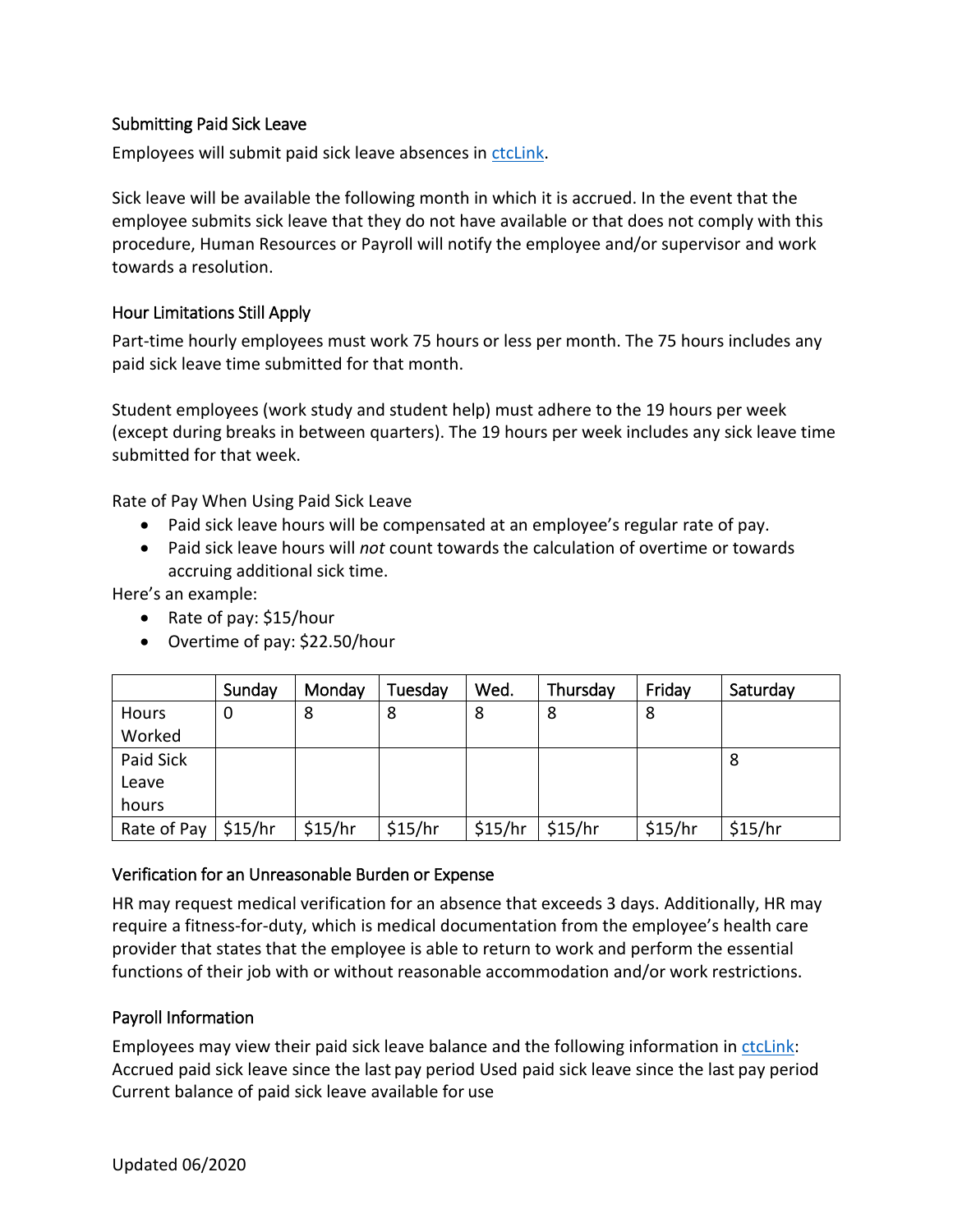#### Shared Leave

Part-time hourly and Student employees are not eligible to participate in the Shared Leave Program ([WAC 296-128-710](https://app.leg.wa.gov/wac/default.aspx?cite=296-128-710)).

#### Separation from Employment

If an employee separates from employment, there will not be a financial or other reimbursement to the employee for accrued, unused paid sick leave at the time of separation.

#### Reinstatement of Employment

If an employee leaves employment and is rehired within 12 months of separation, any accrued, unused paid sick leave will be reinstated to the employees paid sick leave balance. For purposes of sick leave reinstatement, the separation date will be considered the last day worked after 3 months of no work performed unless the employee is on paid sick leave.

#### Retaliation Prohibited

Any discrimination or retaliation against an employee for lawful exercise of paid sick leave rights is not allowed. Employees will not be disciplined for the lawful use of paid sick leave. If an employee feels they are being discriminated or retaliated against, the employee may contact Kendra Sprague, VP of Foundation, Human Resources, & Legal Affairs, [ksprague@lowercolumbia.edu,](mailto:ksprague@lowercolumbia.edu) 360-442-2121

If an employee is not satisfied with the College's response, the employee may contact the Washington State Department of Labor & Industries. *Website*: http:// [www.workplacerights.lni.wa.gov](http://www.lni.wa.gov/workplacerights/) *Phone*: 1-866-219-7321 (toll-free) *E-mail*: [ESgeneral@lni.wa.gov](mailto:ESgeneral@lni.wa.gov)